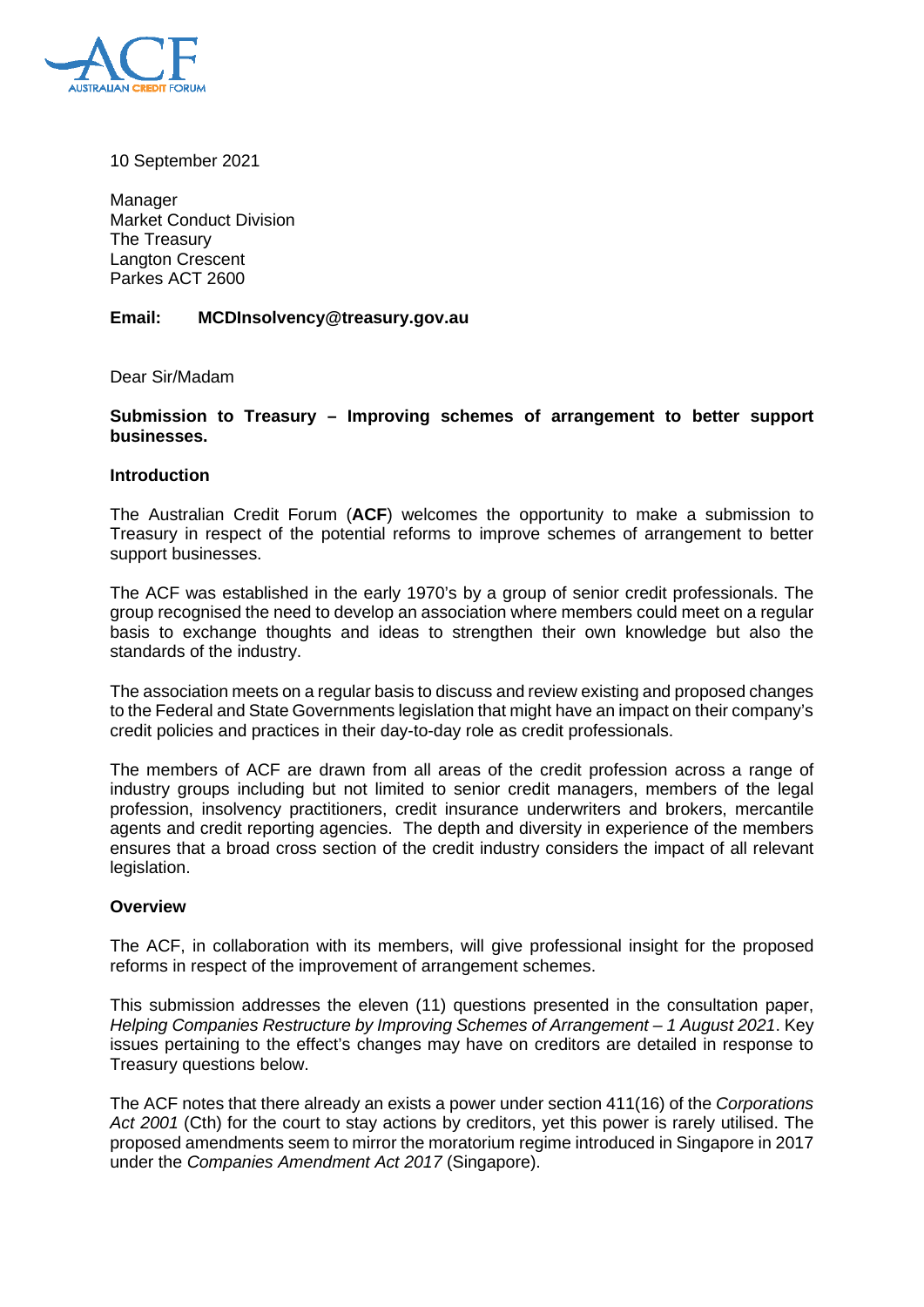

The ACF is conscious that the reforms in Singapore have created somewhat of a 'light touch' debtor in possession regime and has subsequently created a much more 'debtor friendly' environment. Consequently, a priority for the ACF is ensuring the appropriate level of creditor protection and transparency. In view of the overly debtor friendly landscape that would be created by the proposed amendments and the fact that the courts already have the power to stay actions by creditors, the ACF generally objects to proposed changes. Moreover, the automation component of the moratorium could likely lead to creditor's rights being abused without court consideration. Therefore, whilst the ACF does not consider the proposed changes necessary, if a moratorium was imposed it should only be possible through a court order as opposed to being automatic to protect creditor's rights.

## **Response to consultation paper**

## **1. Should an automatic moratorium apply from the time that a Company proposes a scheme of arrangement? Further, should the automatic moratorium apply to debt incurred by the Company in the automatic moratorium period?**

The ACF recommends that no automatic moratorium should apply with respect to a creditor's scheme of arrangement. Although the ACF understands a creditor's scheme of arrangement is used to help financially distressed but solvent companies restructure their balance sheets, an automatic moratorium will prevent secured creditor's enforcing security interests and creditor's commencing enforcement proceedings against the company during this period. Consequently, this would substantially delay a creditor's recovery of a debt. However, the ACF would recommend that if an automatic moratorium was to apply, the court should be granted the power to modify and vary the automatic stay. Furthermore, it should instead apply from the date of the first court hearing to minimise the period in which creditors would be unable to recover debts owed.

**2. Would the moratorium applied during voluntary administration be a suitable model on which to base an automatic moratorium applied during a scheme of arrangement? Further, are there adjustments to this regime required to account for the scheme of arrangement? Should the Courts be granted the power to modify and vary the automatic stay?** 

Although the ACF generally opposes the implementation of an automatic moratorium, if a moratorium was to apply to creditor's schemes of arrangement, the voluntary administration model would be a suitable and logical model to build from. The primary recommended difference is that the moratorium with respect to a creditor's scheme of arrangement should not be automatic as is the case with the voluntary administration moratorium. Furthermore, the ACF does recommend that the courts should be granted the power to modify and vary the automatic stay.

### **3. When should the automatic moratorium commence and terminate? Are complementary measures (for example, further requirements to notify creditors) necessary to support its commencement?**

The ACF recommends that if imposed, the automatic moratorium should commence from the date of the first court hearing as opposed to commencing once the company has prepared an explanatory statement. However, all creditors should be notified of the potential scheme of arrangement as soon as the company has prepared the explanatory statement to allow maximum time to recover debt before the moratorium is imposed.

# **4. How long should the automatic moratorium last? Should its continued application be reviewed by the Court at each hearing?**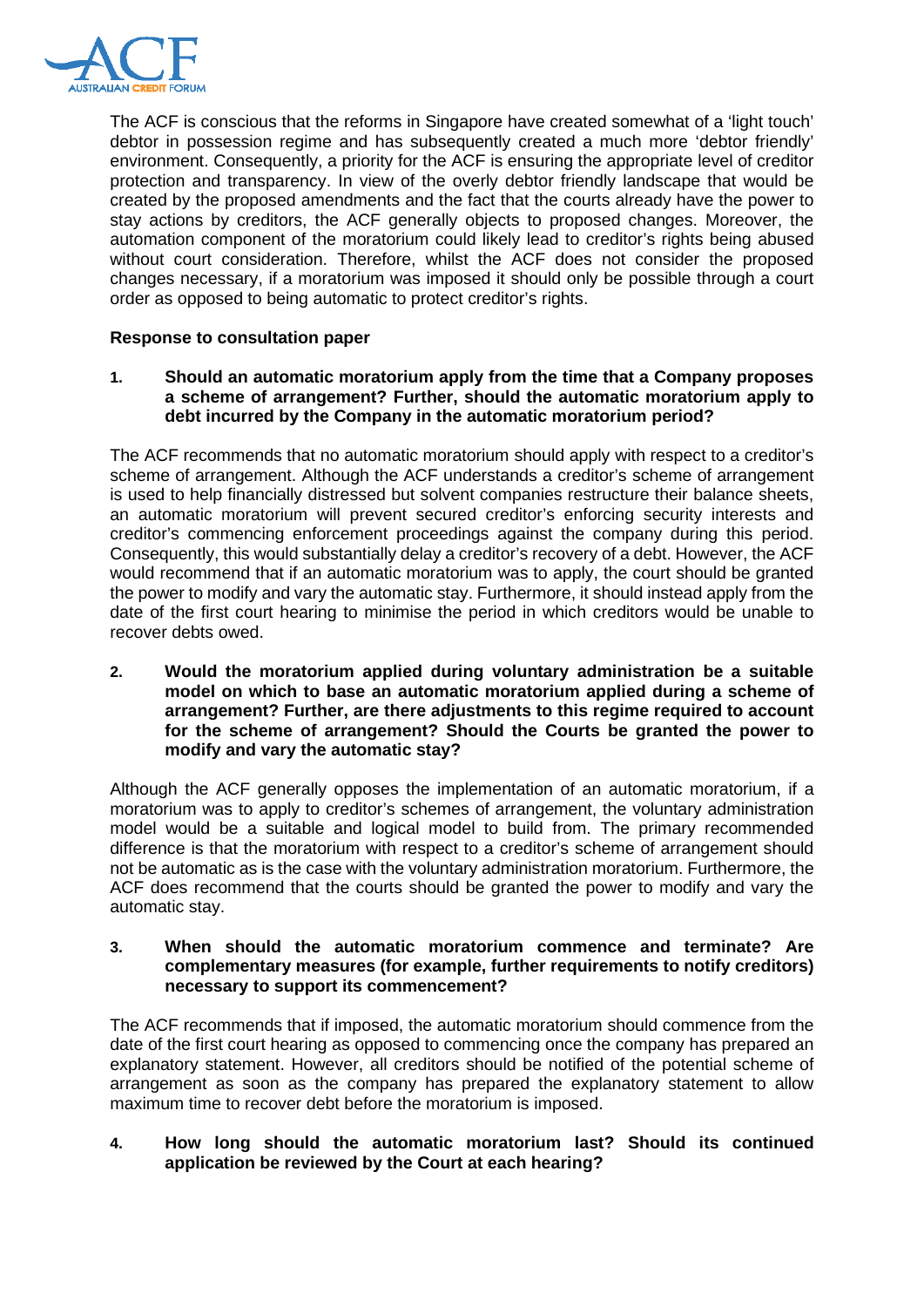

The ACF recommends that if an automatic moratorium is imposed it should last no more than 30 days as is the case with *Companies Amendment Act 2017* (Singapore). Furthermore, it should continue to be reviewed by the court at each hearing whereby the court would have the power to lift the moratorium in circumstances where unjust outcomes for creditors could be created. A longer moratorium could unnecessarily further delay a creditors recovery of debts.

# **5. Are additional protections against liability for insolvent trading required to support any automatic moratorium?**

The ACF does not observe the need for additional protections against liability for insolvent trading required to support an automatic moratorium.

# **6. What, if any, additional safeguards should be introduced to protect creditors who extend credit to the Company during the automatic moratorium period?**

The ACF recommends that an additional safeguard that could be introduced to protect creditors is the requirement of a debtor to provide evidence of creditor support in favour of the moratorium as opposed to it automatically being imposed. This is a similar safeguard that exists within section 211B(4)(a) of *the Singapore Companies Act*. Furthermore, the moratorium should be created by court order as opposed to being automated so the court could consider the possible unjust outcomes that may potentially stem from the moratorium.

## **7. Should the insolvency practitioners assisting the Company with the scheme of arrangement be permitted to act as the Voluntary Administrators of the Company on scheme failure?**

The ACF does not oppose permitting insolvency practitioners to act as voluntary administrators should the creditor's scheme of arrangement fail.

# **8. Is the current threshold for creditor approval of a scheme appropriate? If not, what would be an appropriate threshold?**

The ACF identifies no issue with the currently required voting threshold of 75% of the total amount of debts and claims of the creditors present and voting in the relevant class. A lower threshold would likely have the potential to create unjust outcomes for creditors.

## **9. Should rescue, or 'debtor-in-possession', finance be considered to improve creditors' schemes?**

The ACF recommends that rescue or 'debtor-in-possession' finance should not be considered. Although the ACF understands it may, on occasion, have the ability to rescue distressed companies, it can also jeopardise the position of existing creditors. Consequently, unjust outcomes for creditors could likely flow from introducing these financing options.

# **10. What other issues should be considered to improve creditor's schemes**?

The ACF does not have any further comments on this matter.

### **11. Are there any other potential impacts that should be considered, for example on particular parties or programs? If so, are additional safeguards required in response to those impacts?**

By nature of the ACF's position, we encourage the Treasury to seriously consider the particular impacts these proposed changes may have on Australian creditors. The ACF understands the